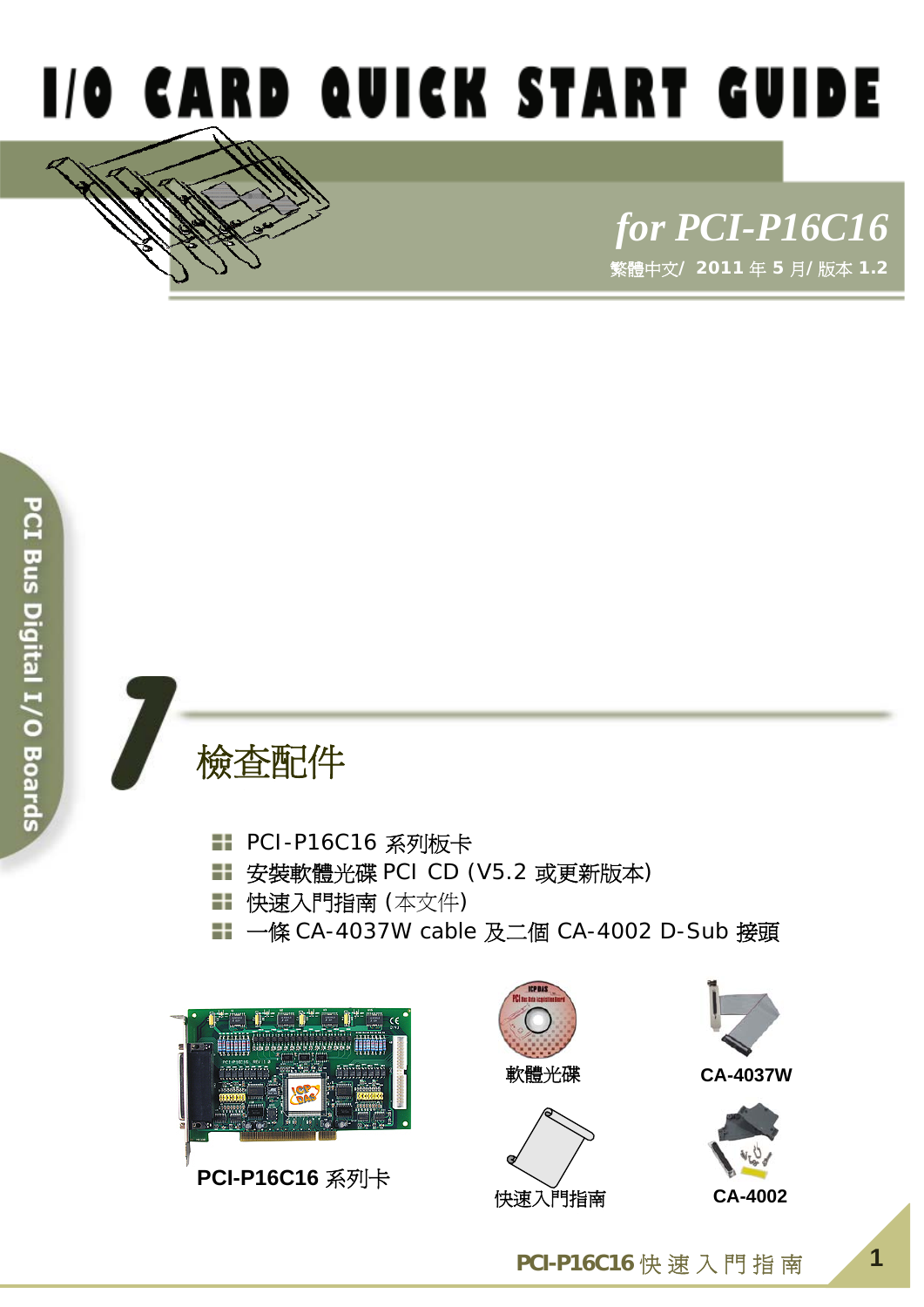

#### 請依照下列步驟**:**

**1.** 執行 **Windows** 驅動程式安裝。 驅動程式位置**:** 

■ UniDAQ 驅動程式支援 32-bit/64-bit Windows XP/2003/Vista/2008/7, 建議新用 戶安裝此驅動程式:

CD:\NAPDOS\PCI\UniDAQ\DLL\Driver\ <http://ftp.icpdas.com/pub/cd/iocard/pci/napdos/pci/unidaq/dll/driver/>



■■ PCI-P16R16 series 驅動程式支援 Windows 98/NT/2K 及 32-bit XP/2003/Vista/ 2008/7, 建議已安裝使用過 PCI-P16R16 系列板卡的原用戶使用此驅動程式, 請參考至:

CD:\NAPDOS\PCI\PCI-P16R16\manual\QuickStart\PCI\_PxCx\_QuickStart\_Eng.pdf [http://ftp.icpdas.com/pub/cd/iocard/pci/napdos/pci/pci-p16r16/ manual/quickstart/](http://ftp.icpdas.com/pub/cd/iocard/pci/napdos/pci/pci-p16r16/manual/quickstart/pci_pxcx_quickstart_cht.pdf) [pci\\_pxcx\\_quickstart\\_cht.pdf](http://ftp.icpdas.com/pub/cd/iocard/pci/napdos/pci/pci-p16r16/manual/quickstart/pci_pxcx_quickstart_cht.pdf)

- **2.** 按 **"Next>"** 按鈕並開始安裝。
- **3.** 按 **"Next>"** 按鈕並選擇安裝路徑。
- **4.** 按 **"Install"** 按鈕繼續安裝程序。
- **5.** 選擇 **"NO, I will restart my computer later"** 並且按 **"Finish"** 按鈕,完成安裝。

# **Jumper** 設定

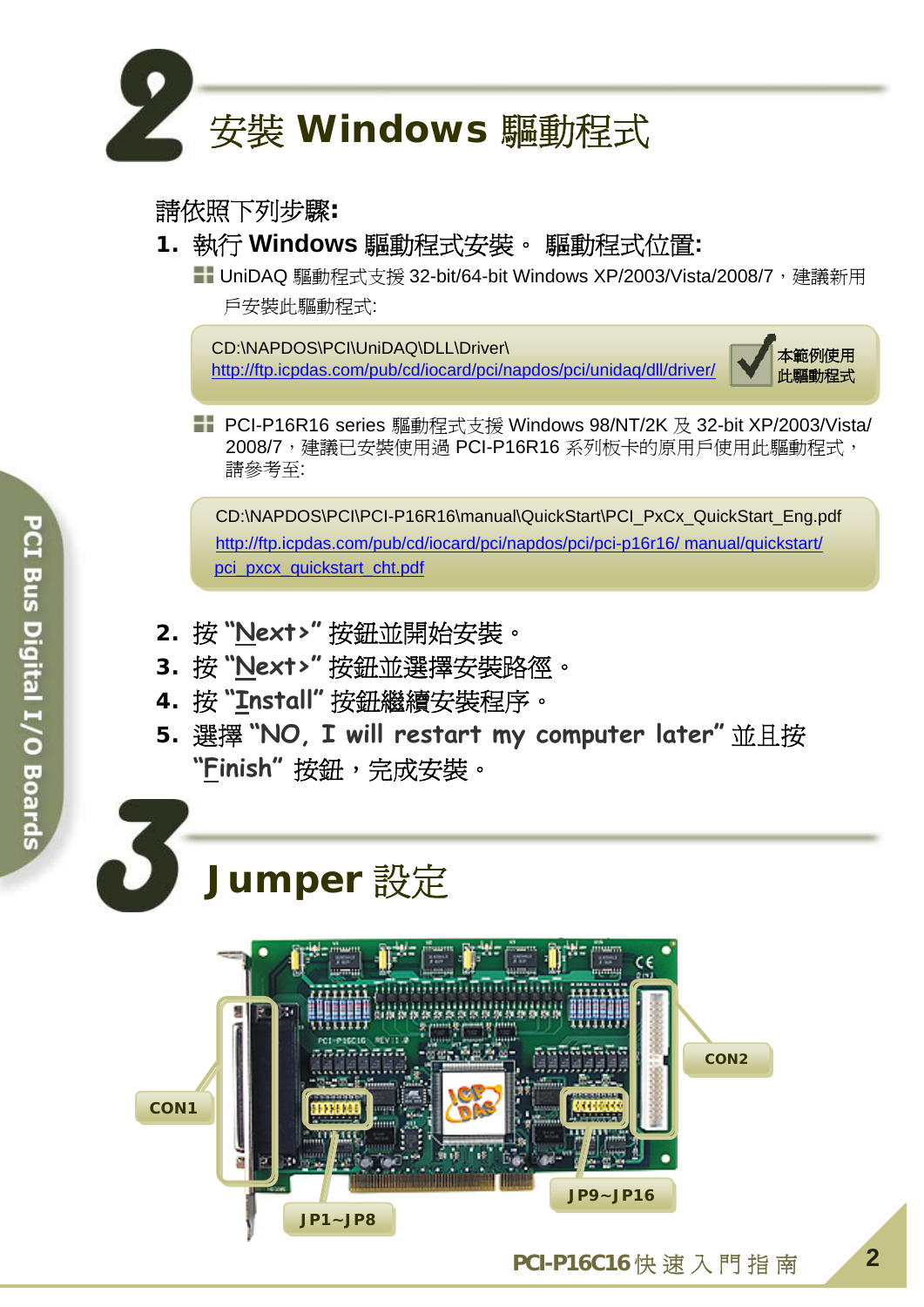

**Without Filter For DC Signal (**預設設定**)** 



**Without AC Filter For AC Signal** 

**!** 更多更詳細的跳接器設定資訊,請 參考至手冊第 **1.5.3** 節 **Jumper Settings**。

CD:\NAPDOS\PCI\PCI-P16R16\manual\

| <b>Jumper</b>   | <b>Channel</b>  | Jumper          | <b>Channel</b>  |
|-----------------|-----------------|-----------------|-----------------|
| JP <sub>1</sub> | D <sub>IO</sub> | JP <sub>9</sub> | D <sub>18</sub> |
| JP <sub>2</sub> | DI1             | <b>JP10</b>     | D <sub>19</sub> |
| JP3             | D <sub>12</sub> | <b>JP11</b>     | <b>DI10</b>     |
| JP4             | D <sub>13</sub> | <b>JP12</b>     | <b>DI11</b>     |
| JP <sub>5</sub> | DI4             | <b>JP13</b>     | <b>DI12</b>     |
| JP <sub>6</sub> | D <sub>15</sub> | <b>JP14</b>     | <b>DI13</b>     |
| JP7             | D <sub>16</sub> | <b>JP15</b>     | <b>DI14</b>     |
| JP8             | D <sub>17</sub> | <b>JP16</b>     | <b>DI15</b>     |



請依照下列步驟**:** 

- **1.** 關掉電腦電源。
- **2.** 打開電腦機殼。
- **3.** 選擇未使用的 **PCI Bus** 插槽,並移除保護裝置。
- 4. 小心插入 PCI-P16C16 板卡至 PCI Bus 插槽, 並以螺絲固定 住。
- **5.** 裝回電腦機殼。
- **6.** 啟動電腦電源。

進入 Windows 後,請依照提示訊息完成即插即用驅動安 裝 。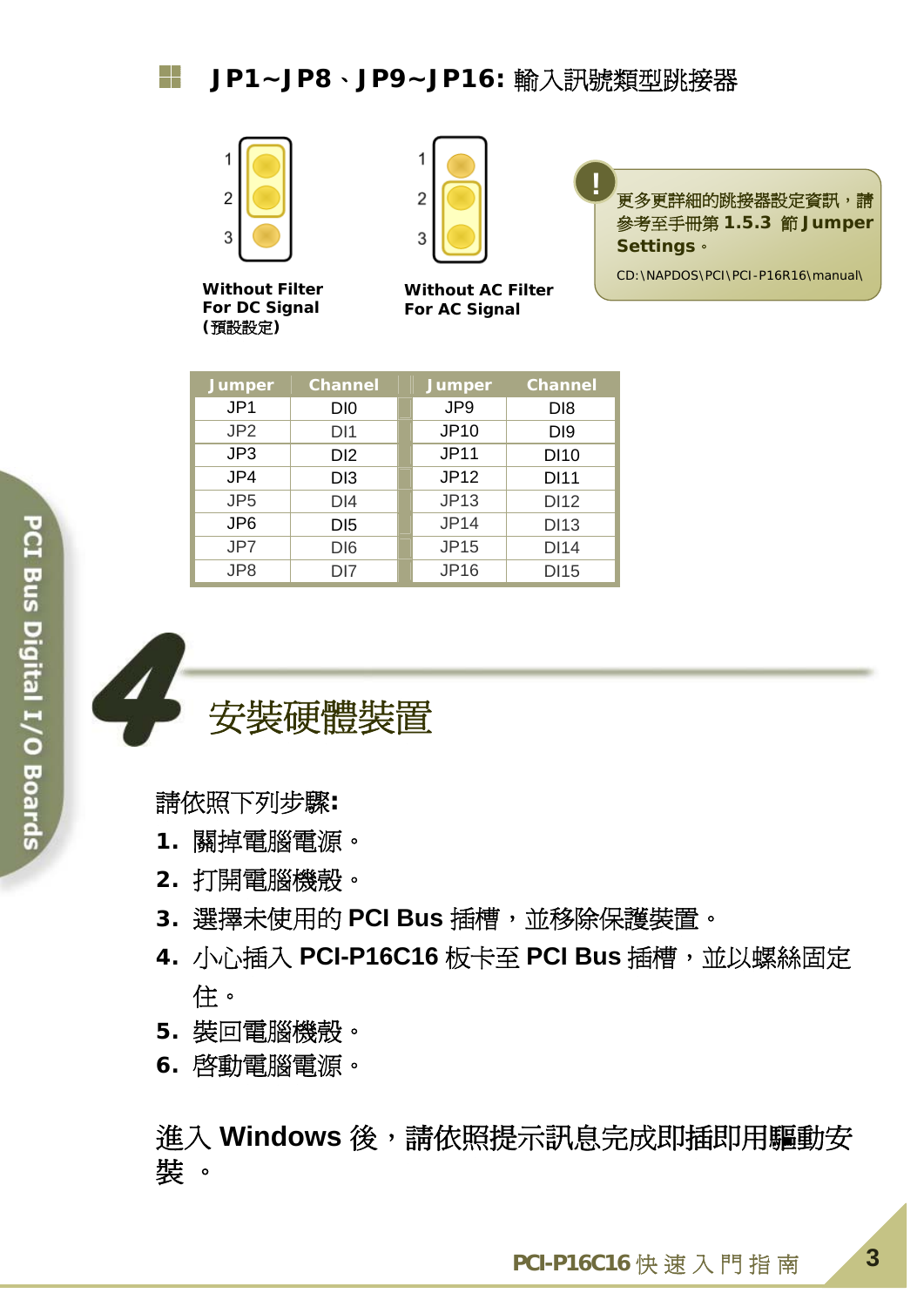

## **CON1 Connector (Female DB37)**



### **CON2 Connector (40-pin box header)**



╬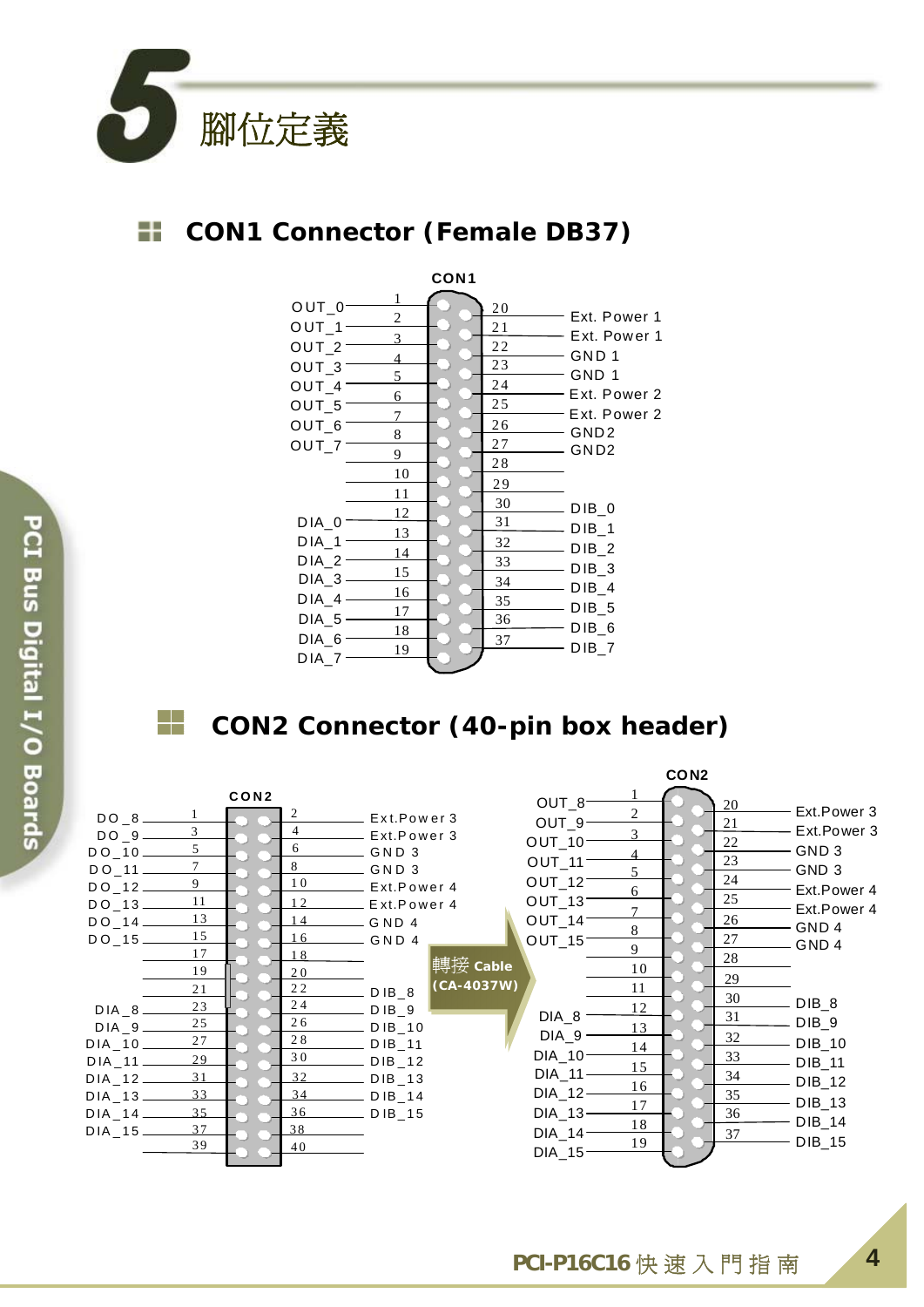

### **1.** 準備項目**:**

- z DN-37 (選購) 配線端子板。
- 外部供電設備。 此範例為: DP-665 (選購)

**2.** 將 **DN-37** 連接至板卡的 **CON1**。

- **3.** 外部供電 **+24V** 連接至 CON1.Ext.Power1 及 CON1.DIB 0。  $(+24V \leftrightarrow$  pin20, pin30)
- **4.** 外部供電 **GND** 連接至 CON1.GND 1 及CON1.GND 2。  $(SND \leftrightarrow pin22, pin26)$
- **5.** CON1.OUT 0 連接至 CON1.DIA 0**.**  (pin1  $\leftrightarrow$  pin12)

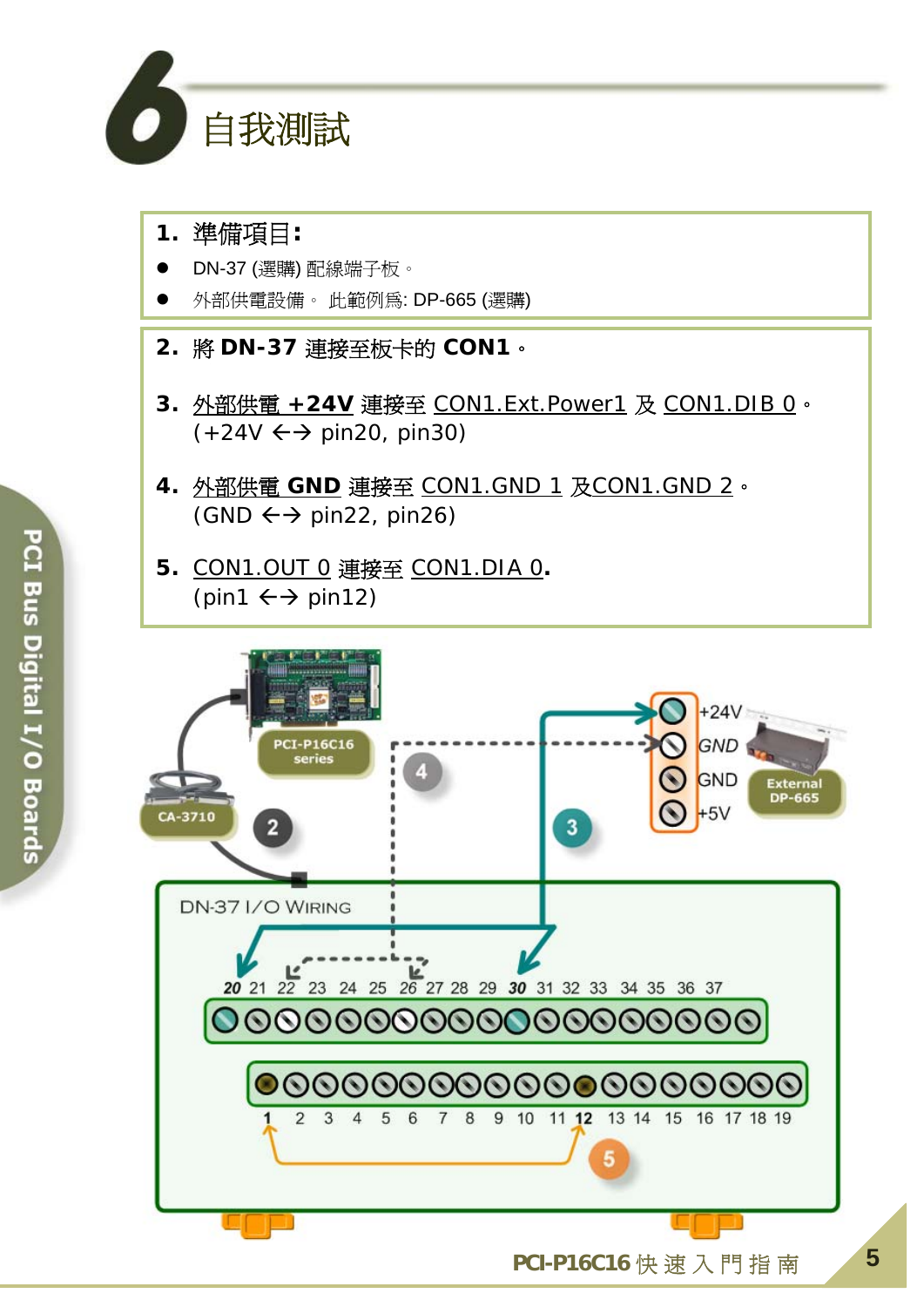